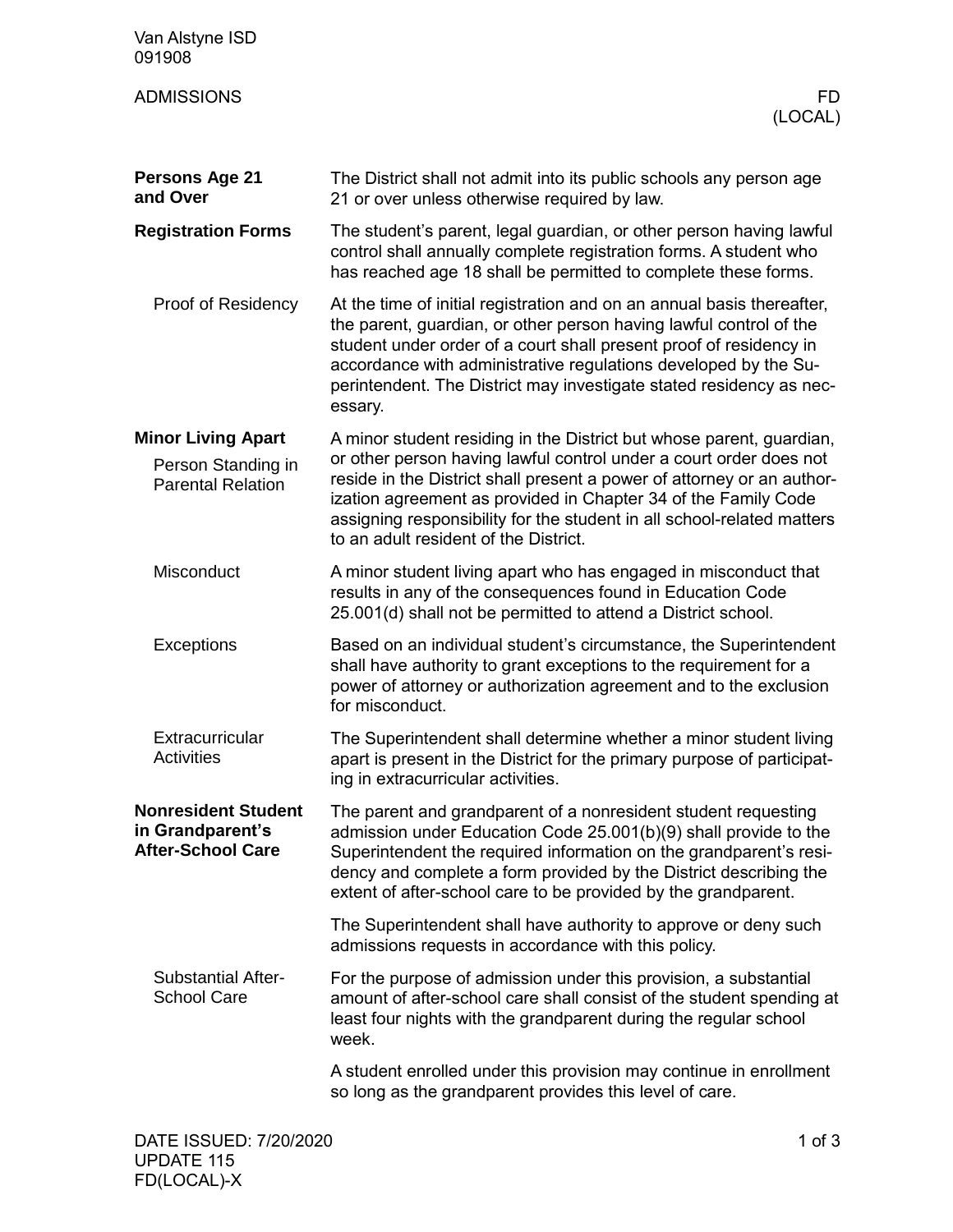| Van Alstyne ISD<br>091908                                                     |                                                                                                                                                                                                                                                                                                                                                                                                                                                                                                                                                                                                                 |                                                                                                                                                                                                                                                                                                                               |  |
|-------------------------------------------------------------------------------|-----------------------------------------------------------------------------------------------------------------------------------------------------------------------------------------------------------------------------------------------------------------------------------------------------------------------------------------------------------------------------------------------------------------------------------------------------------------------------------------------------------------------------------------------------------------------------------------------------------------|-------------------------------------------------------------------------------------------------------------------------------------------------------------------------------------------------------------------------------------------------------------------------------------------------------------------------------|--|
| <b>ADMISSIONS</b>                                                             |                                                                                                                                                                                                                                                                                                                                                                                                                                                                                                                                                                                                                 | FD.<br>(LOCAL)                                                                                                                                                                                                                                                                                                                |  |
|                                                                               |                                                                                                                                                                                                                                                                                                                                                                                                                                                                                                                                                                                                                 | The Superintendent shall have authority to waive these require-<br>ments on the basis of a student's extenuating circumstances.                                                                                                                                                                                               |  |
| "Accredited" Defined                                                          | tion.                                                                                                                                                                                                                                                                                                                                                                                                                                                                                                                                                                                                           | For the purposes of this policy, "accredited" shall be defined as ac-<br>creditation by TEA, an equivalent agency from another state, or an<br>accrediting association recognized by the commissioner of educa-                                                                                                               |  |
| <b>Grade-Level</b><br><b>Placement</b><br><b>Accredited Schools</b>           | The parent, guardian, or other person having lawful control of a<br>student enrolling in a District school from an accredited public, pri-<br>vate, or parochial school shall provide evidence of the prior school-<br>ing outside the District. The student shall be placed initially at the<br>grade level reached elsewhere, pending observation by the class-<br>room teacher, guidance personnel, and the principal. On the basis<br>of these observations and results of tests that may be administered<br>by appropriate District personnel, the principal shall determine the<br>final grade placement. |                                                                                                                                                                                                                                                                                                                               |  |
| Nonaccredited<br><b>Schools</b>                                               |                                                                                                                                                                                                                                                                                                                                                                                                                                                                                                                                                                                                                 | A student enrolling in a District school from a nonaccredited public,<br>private, or parochial school, including a homeschool, shall be<br>placed initially at the discretion of the principal, pending observa-<br>tion by classroom teachers, guidance personnel, and the principal.<br>Criteria for placement may include: |  |
|                                                                               | 1.                                                                                                                                                                                                                                                                                                                                                                                                                                                                                                                                                                                                              | Scores on achievement tests, which may be administered by<br>appropriate District personnel.                                                                                                                                                                                                                                  |  |
|                                                                               | 2.                                                                                                                                                                                                                                                                                                                                                                                                                                                                                                                                                                                                              | Recommendation of the sending school.                                                                                                                                                                                                                                                                                         |  |
|                                                                               | 3.                                                                                                                                                                                                                                                                                                                                                                                                                                                                                                                                                                                                              | Prior academic record.                                                                                                                                                                                                                                                                                                        |  |
|                                                                               | 4.                                                                                                                                                                                                                                                                                                                                                                                                                                                                                                                                                                                                              | Chronological age and social and emotional development of<br>the student.                                                                                                                                                                                                                                                     |  |
|                                                                               | 5.                                                                                                                                                                                                                                                                                                                                                                                                                                                                                                                                                                                                              | Other criteria deemed appropriate by the principal.                                                                                                                                                                                                                                                                           |  |
| <b>Transfer of Credit</b><br><b>Accredited Texas</b><br><b>Public Schools</b> |                                                                                                                                                                                                                                                                                                                                                                                                                                                                                                                                                                                                                 | Credit toward state graduation requirements earned in an accred-<br>ited public school district in Texas shall be transferable and recog-<br>nized by the District.                                                                                                                                                           |  |
| Other Accredited or<br>Nonaccredited<br><b>Schools</b>                        | Before recognizing credit in a course earned in an accredited non-<br>public school, an accredited school outside of Texas, or a nonac-<br>credited school, appropriate personnel shall evaluate a student's<br>records and transcript. The District may require the student to<br>demonstrate mastery of the content or use alternative methods to<br>verify course content for the award of credit.                                                                                                                                                                                                           |                                                                                                                                                                                                                                                                                                                               |  |
| Transition<br>Assistance                                                      | In accordance with law, when a student who is identified as home-<br>less or in substitute care enrolls in the District, the District shall as-<br>sess the student's available records and other relevant information                                                                                                                                                                                                                                                                                                                                                                                          |                                                                                                                                                                                                                                                                                                                               |  |
| DATE ISSUED: 7/20/2020                                                        |                                                                                                                                                                                                                                                                                                                                                                                                                                                                                                                                                                                                                 | $2$ of $3$                                                                                                                                                                                                                                                                                                                    |  |